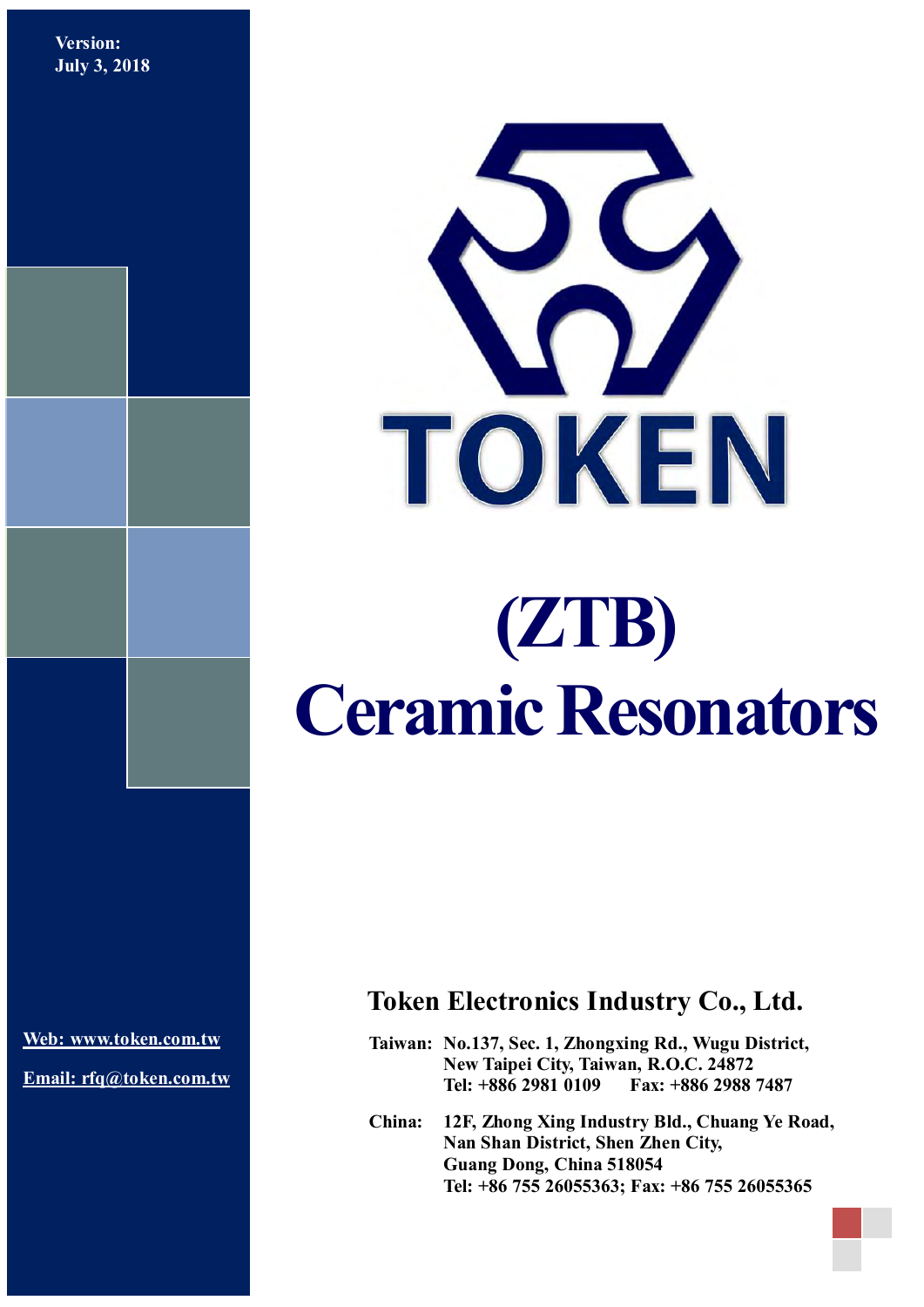

## **Product Introduction**

# **Token KHz Ceramic Resonators (ZTB) is Murata resonator CSB compatible.**

#### **Features :**

- Oscillating circuits requiring no adjustment can be designed by utilizing these resonators in conjunction with transistors or appropriate ICs.
- The ZTB series is stable over a wide temperature range and with respect to long-term aging.
- Miniature and lightweight, standardized for use in low profile devices.
- Highly reliable design with excellent environmental resistance.
- The ZTB series comprises fixed, tuned, solid-state devices.
- Operation Temperature (-20℃~+80℃).

#### **Applications :**

- Square-wave and sine-wave oscillators.
- Clock generator for microprocessors.
- Remote control systems.

Token KHz Ceramic Resonators (ZTB) is Murata resonator CSB compatible. The (ZTB) series ceramic resonators owe their development to Token's expert technologies and the application of mass production techniques typically utilized in the manufacture of piezoelectric ceramic components. Because of their consistent high quality and high mechanical Q, the (ZTB) series are ideally suited to remote control unit and microprocessor applications.



Token Resonators KHz (ZTB) series is designed to provide the engineer with a rugged, relatively low frequency device in the

frequency range of 190 kHz to 1,250 kHz. Initial frequency tolerance is  $\pm$  0.5 % which compares very favorably to the nominal  $\pm 2\% \sim \pm 3\%$  requirements of one chip microprocessors. Stability and Aging Tolerance are tight to  $\pm$  0.3%.

The (ZTB) series conform to the RoHS directive. Token will also produce devices outside these specifications to meet customer requirements, with comprehensive application engineering and design support available for customers worldwide. Contact us with your specific needs. For more information, please link to Token official website ["Ceramic Resonators"](http://www.token.com.tw/resonator/index.html).

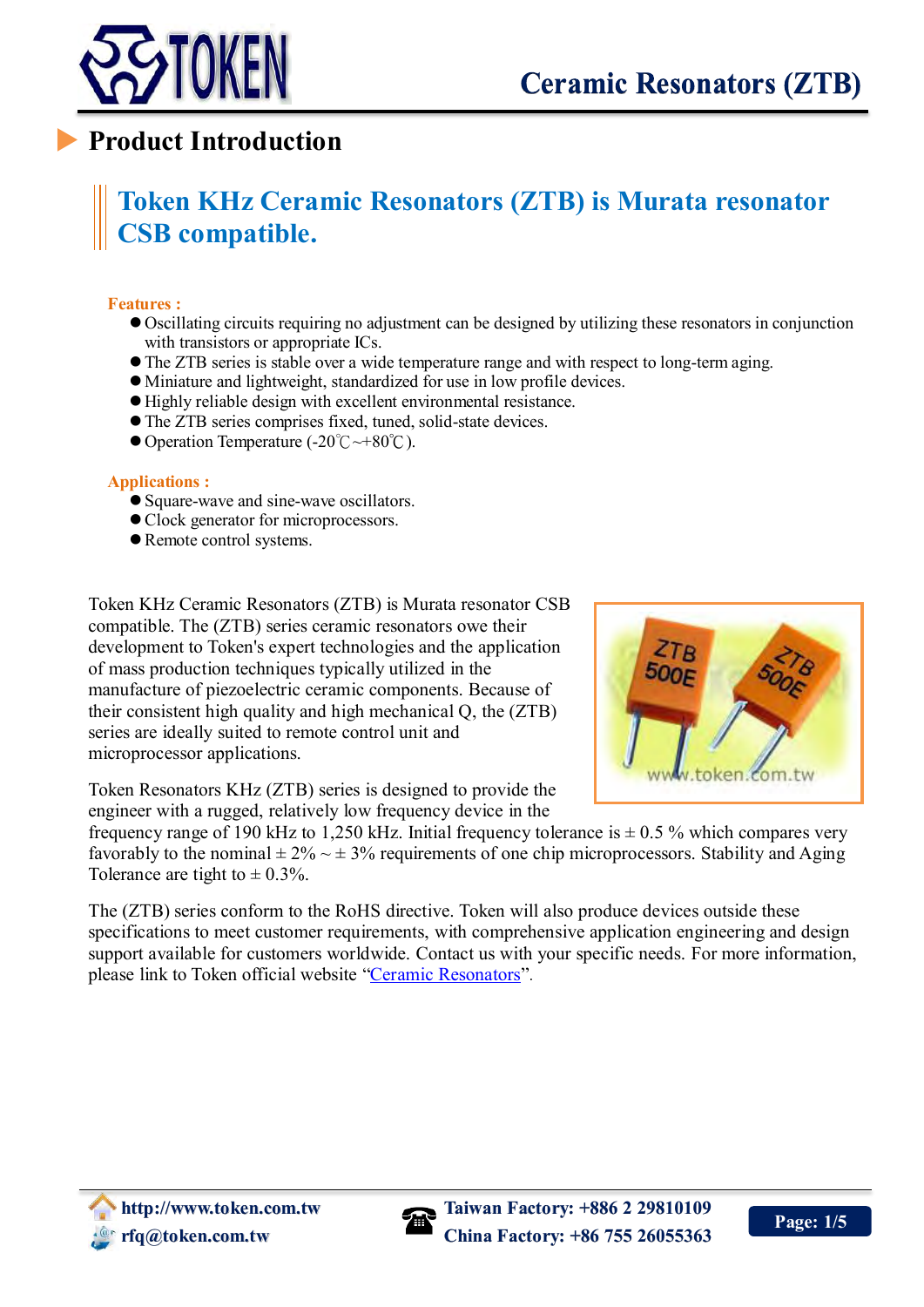

## **Dimensions**

## **Dimensions (Unit: mm; Tolerance:** ±**0.3mm) (ZTB)**

| <b>Frequency Range</b><br>(kHz) | W<br>width | m<br>thickness | Н<br>height | lead space | lead length |
|---------------------------------|------------|----------------|-------------|------------|-------------|
| $190 - 249$                     | 13.5       | 3.6            | 14.7        | 10.0       | 8.0         |
| $250 - 374$                     | 11.0       | 3.6            | 12.2        | 7.7        | 7.0         |
| $375 - 429$                     | 7.9        | 3.6            | 9.3         | 5.0        | 7.2         |
| $430 - 699$                     | 7.0        | 3.5            | 9.0         | 5.0        | 4.0(6.0)    |
| $700 - 1250$                    | 5.1        | 2.2            | 6.3         | 2.5        | 4.0         |



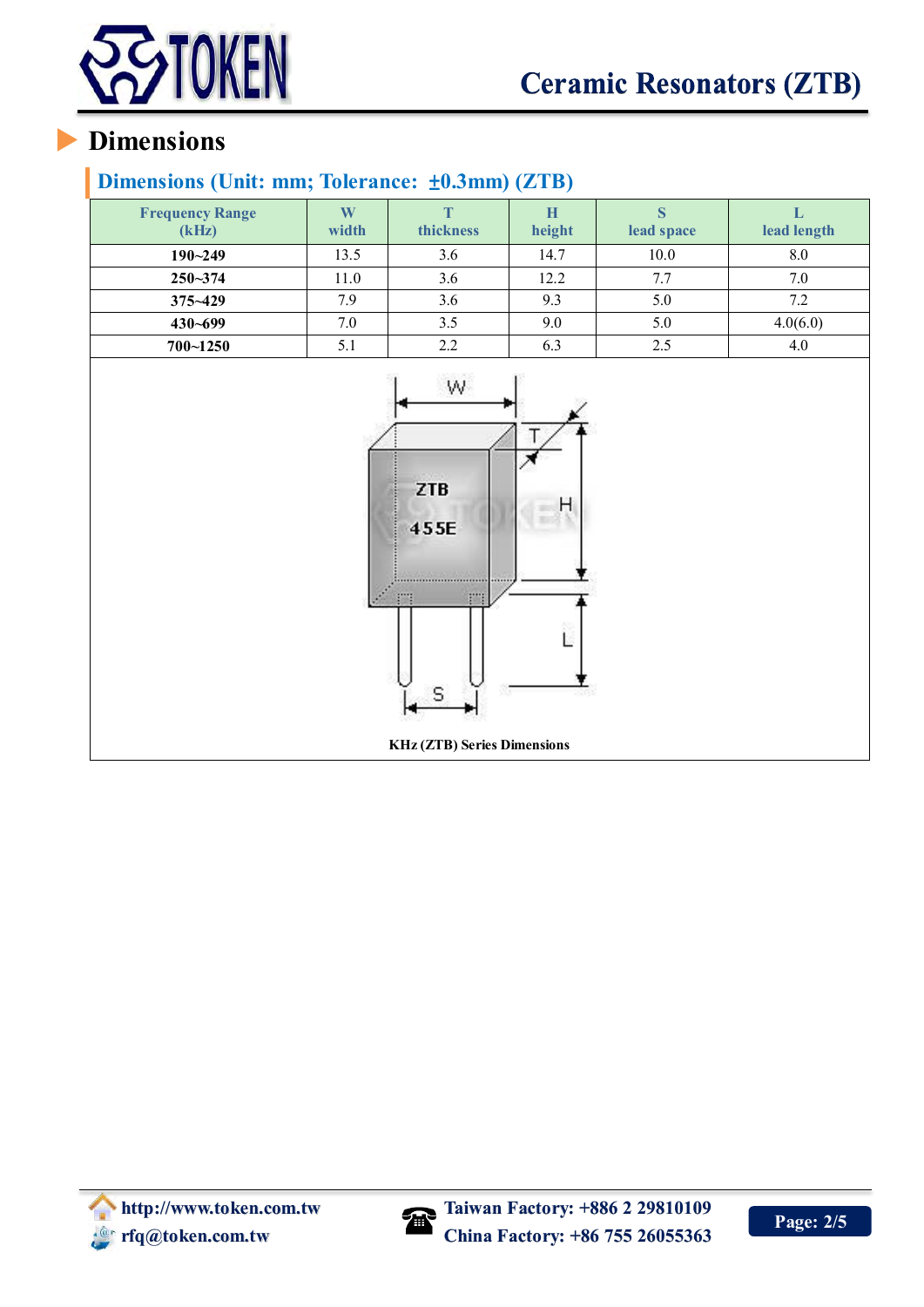

# **Technical Characteristics**

### **Technical Characteristics (ZTB)**

| Part<br><b>Number</b>    | <b>Frequency</b><br><b>Accuracy</b><br>$(at 25^{\circ}C)$ | <b>Resonant</b><br><b>Impedance</b><br>$(\Omega)$ | <b>Stability in</b><br><b>Temperature</b><br>$(-20^{\circ}\text{C}\rightarrow 80^{\circ}\text{C})(\%)$ | <b>Aging For</b><br><b>10 Years</b><br>(%) | <b>Load Capacitance (pF)</b> |                |
|--------------------------|-----------------------------------------------------------|---------------------------------------------------|--------------------------------------------------------------------------------------------------------|--------------------------------------------|------------------------------|----------------|
|                          |                                                           |                                                   |                                                                                                        |                                            | C <sub>1</sub>               | C <sub>2</sub> |
| $ZTB82 \sim ZTB189*$     | $\pm 2$ kHz                                               | $20$                                              | $\pm 0.3$                                                                                              | $\pm 0.3$                                  |                              |                |
| $ZTB190D \sim ZTB249D$   | $\pm$ 1kHz                                                | $\leq$ 20                                         | $\pm 0.3$                                                                                              | $\pm 0.3$                                  | 330                          | 470            |
| $ZTB250D \sim ZTB374D$   | $\pm$ 1kHz                                                | $\leq$ 20                                         | $\pm 0.3$                                                                                              | $\pm 0.3$                                  | 220                          | 470            |
| $ZTB375P \sim ZTB429P$   | $\pm 2$ kHz                                               | $\leq$ 20                                         | $\pm 0.3$                                                                                              | $\pm 0.3$                                  | 120                          | 470            |
| $ZTB430E \sim ZTB509E$   | $\pm 2$ kHz                                               | $\leq$ 20                                         | $\pm 0.3$                                                                                              | $\pm 0.3$                                  | 100                          | 100            |
| $ZTB510P \sim ZTB699P$   | $\pm 2$ kHz                                               | $30$                                              | $\pm 0.3$                                                                                              | $\pm 0.3$                                  | 100                          | 100            |
| ZTB700J~ZTB999J          | $\pm 0.5\%$                                               | <70                                               | $\pm 0.3$                                                                                              | $\pm 0.3$                                  | 100                          | 100            |
| $ZTB1000J \sim ZTB1250J$ | $\pm 0.5\%$                                               | < 100                                             | $\pm 0.3$                                                                                              | $\pm 0.3$                                  | 100                          | 100            |

**\* Note: ZTB82 ~ ZTB189 series is new products of custom design.**

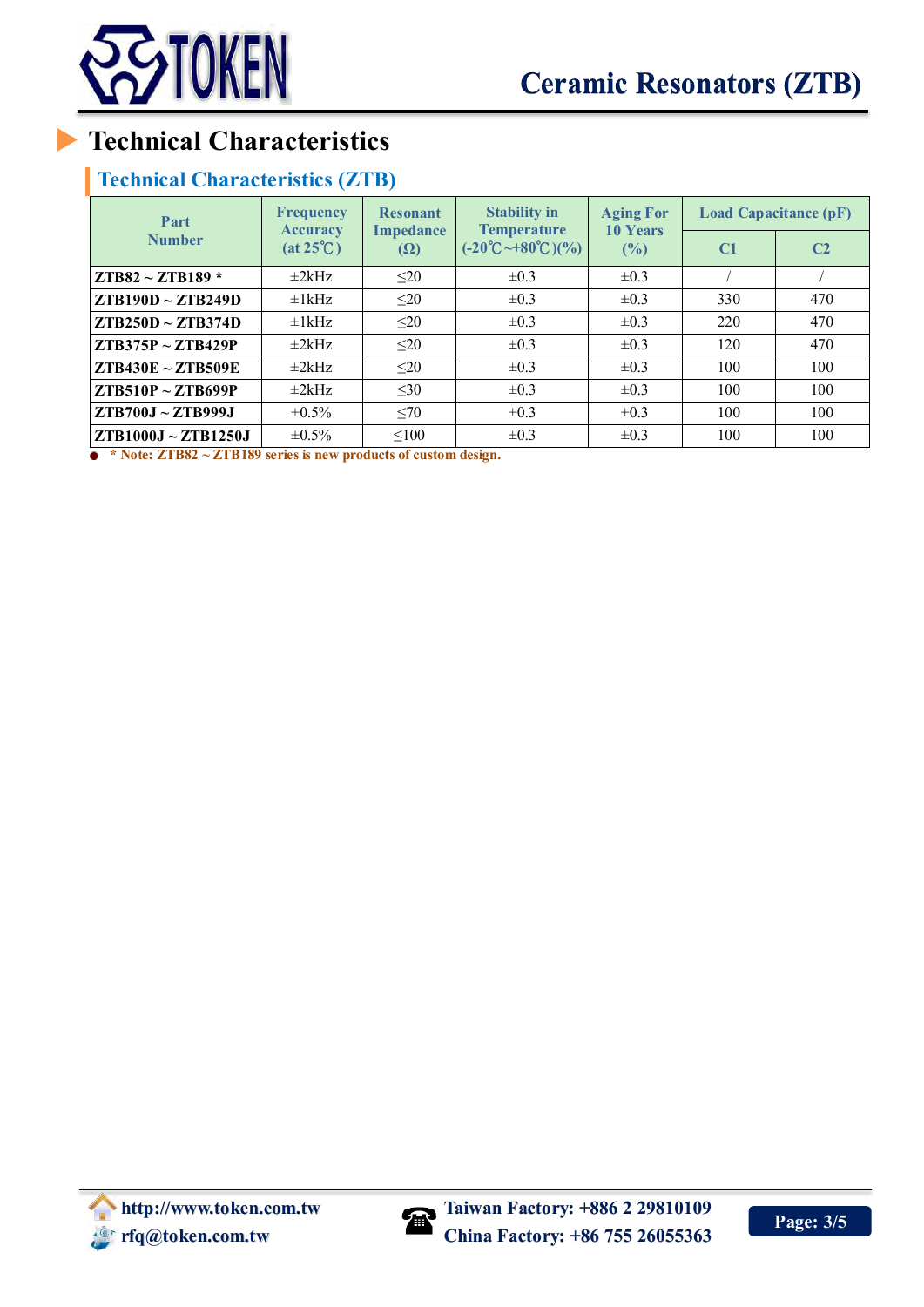



# **Test Circuit for MOS IC**

## **Resonator Selection - Test Circuit for MOS IC (ZTB)**

#### **Loading Capacitor (C1 & C2):**

The stability of the oscillation circuit is mainly determined by the C1  $\&$  C2 values. If the load capacitance is too small, unstable oscillation will occur because of oscillation waveform distortion. If too high, a stop in oscillation can be expected. When comparing the same IC, oscillation circuits with lower frequencies require higher capacitance. Token Engineers can help with the circuit design if needed.

#### **Feedback Resistor (** $R = 1M\Omega$ **):**

A Feedback Resistor is used to determine the oscillation circuit bias. The feedback resistance will contribute to instability if it is too large by reducing feedback. Conversely, if it is too small, increases in current will be realized thereby reducing gain. Recent developments in IC design allows for the integration of the feedback resistor in many cases.



**KHz (ZTB) Test Circuit for MOS IC**

### **Resonator Optimum - IC Evaluations (ZTB)**

Due to the properties of resonators, IC matching must be studied and performed to satisfy oscillation conditions.

Tolerance is determined by the design of the resonator. However stability and correlation is determined by the IC evaluation. The microcontroller is evaluated with the resonators to determine the best possible circuit conditions to achieve stability and stable oscillation.

In addition, frequency correlation is measured to meet the tight initial frequency tolerance required. For the tight tolerance resonators the IC evaluation must be completed on the final circuit board layout. The final circuit boards provide the most accurate measurement of the frequency correlation.

This measurement will account for the effects of stray capacitance on the oscillation frequency. Once the correlation is determined the frequency of the resonator is adjusted to compensate for the correlation.